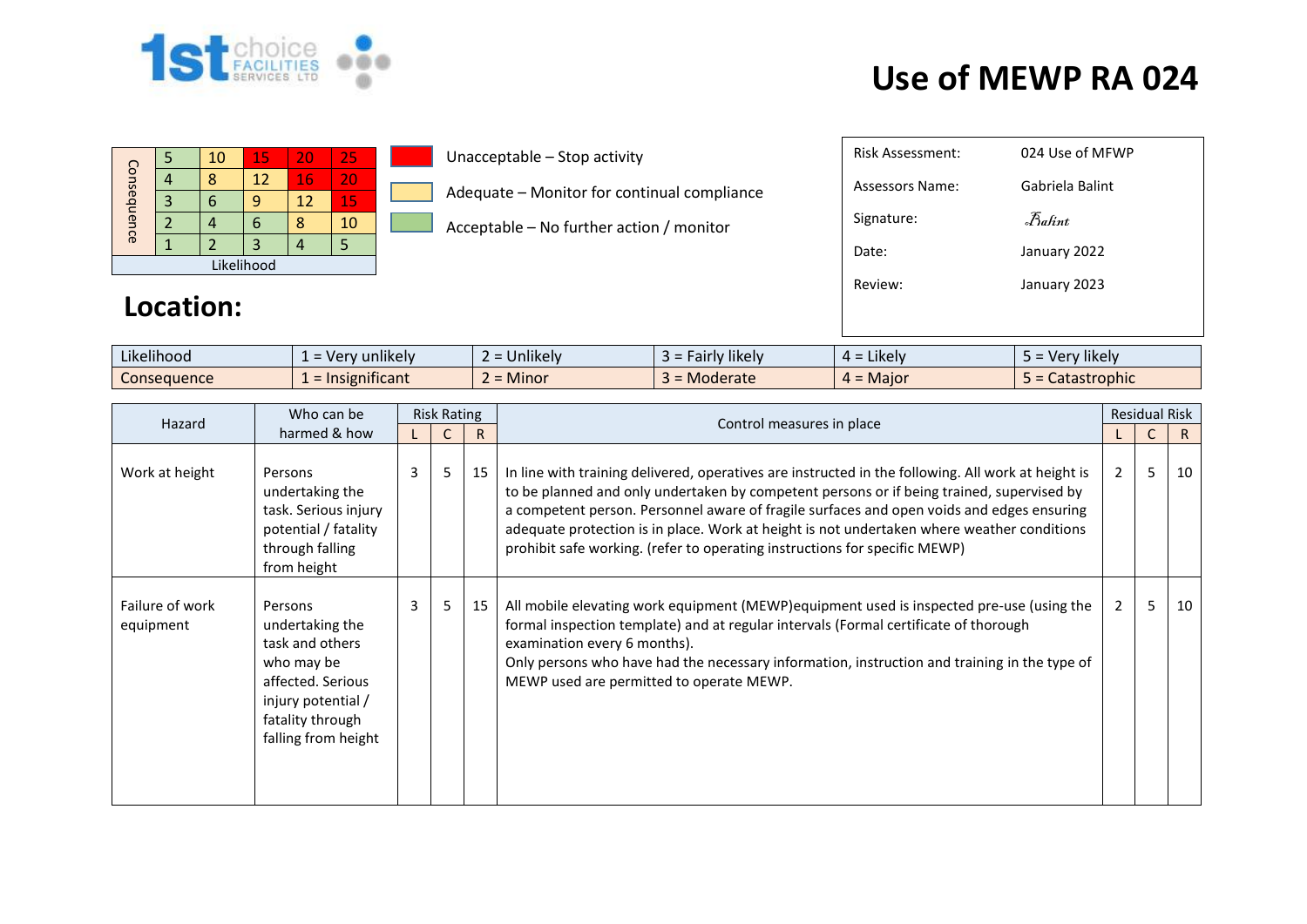

## **Use of MEWP RA 024**

| Who can be<br>Hazard                                 |                                                                                                                                                         | <b>Risk Rating</b> |              |              | Control measures in place                                                                                                                                                                                                                                                                                                                                                                                             | <b>Residual Risk</b> |             |              |
|------------------------------------------------------|---------------------------------------------------------------------------------------------------------------------------------------------------------|--------------------|--------------|--------------|-----------------------------------------------------------------------------------------------------------------------------------------------------------------------------------------------------------------------------------------------------------------------------------------------------------------------------------------------------------------------------------------------------------------------|----------------------|-------------|--------------|
|                                                      | harmed & how                                                                                                                                            |                    | $\mathsf{C}$ | $\mathsf{R}$ |                                                                                                                                                                                                                                                                                                                                                                                                                       |                      | $\mathsf C$ | $\mathsf{R}$ |
| Objects falling from<br>height                       | Persons<br>undertaking the<br>task and others<br>who may be below<br>work at height.<br>Struck by could<br>cause serious injury<br>potential / fatality | 3                  | 5            | 15           | When working at height personnel are aware of activities taking place in the vicinity and<br>ensure that adequate protection is in place within the basket.<br>Tethering of tooling may be required<br>Exclusion zones below will require implementation. Use of hard hats mandatory.                                                                                                                                 | 2                    | 5           | 10           |
| Contact with<br>overhead<br>structures /<br>services | Persons<br>undertaking the<br>task and others<br>who may be<br>affected. Serious<br>injury potential /<br>fatality through<br>contact.                  | 3                  | 5            | 15           | Work at height is strictly controlled and planned, including taking into account overhead<br>structures / services. Clearance distances to be observed. If doubt exists over service, work is<br>prohibited until approved by a competent person and isolation is proved.<br>Only persons who have had the necessary information, instruction and training in the type of<br>MEWP used are permitted to operate MEWP. | 2                    | 5           | 10           |
| Manoeuvring<br><b>MEWP</b>                           | Persons<br>undertaking the<br>task and others<br>who may be<br>affected. Serious<br>injury potential /<br>fatality through<br>collision.                | $\overline{3}$     | 5            | 15           | Use of experienced banksman when manoeuvring plant (MEWP). All personnel to wear<br>suitable high visibility clothing whilst working in traffic routes.<br>Only persons who have had the necessary information, instruction and training in the type of<br>MEWP used are permitted to operate MEWP.                                                                                                                   | $\mathbf{1}$         | 5           | 5            |